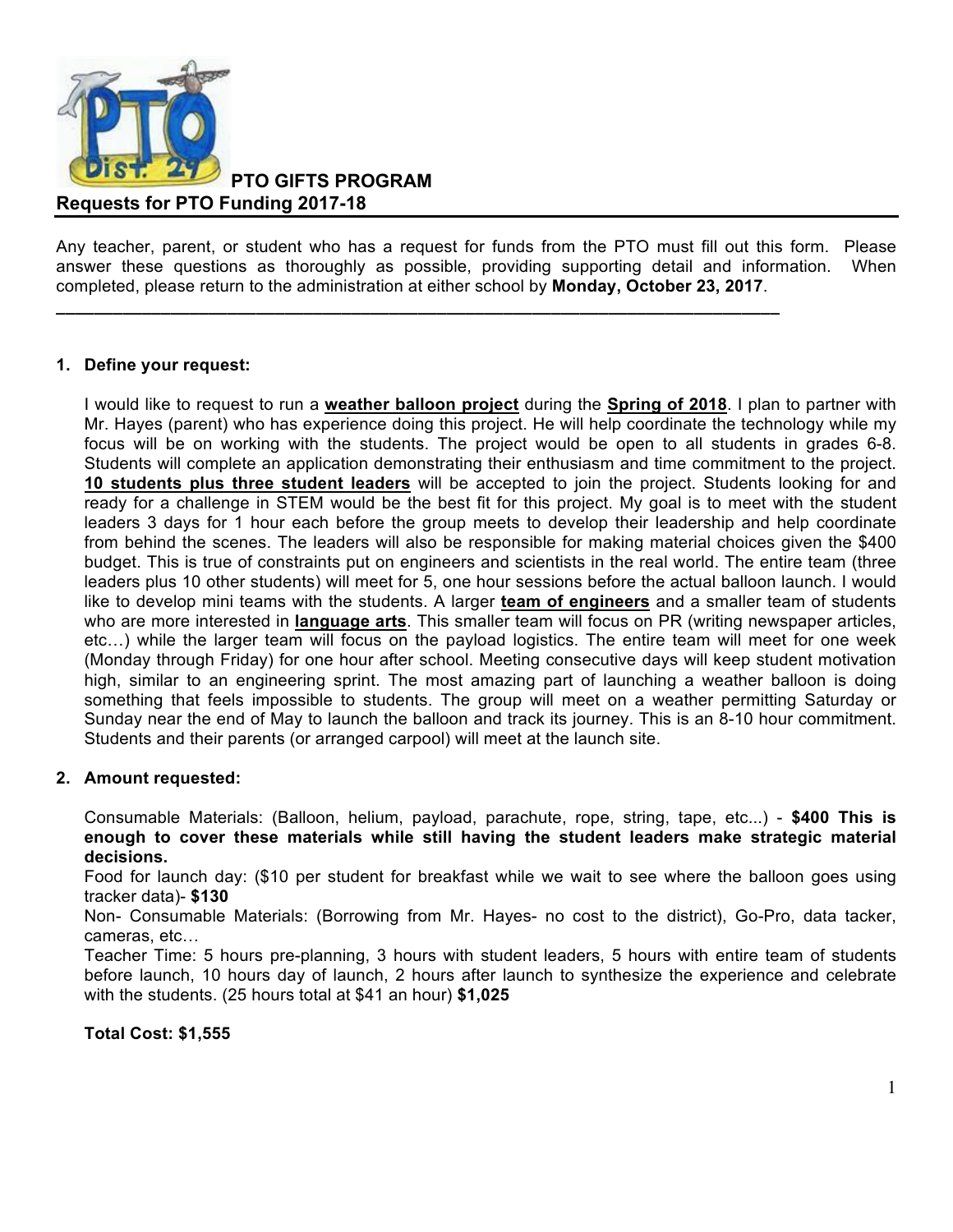## **3. Can this project be funded in stages? If yes, what timetable is involved? If no, please explain your due date for funds.**

The project is intensive for a week or two so would best be paid in one lump in the Spring of 2018 (early March to have time for student leaders to budget and order materials). The time paid to the teacher can be paid in stages. (5 hours pre-planning between January and February, 3 hours with student leaders in March, and 17 hours in May)

## **4. Has this request been reviewed by the school administration? What was their response as to its merit and priority?**

This was reviewed by Dr. Sukenik and she mentioned it would be a good option for eager/high achieving STEM students and suggested an application process.

## **5. Number of Students that will be impacted or benefit from your request:**

- 13 Students
- **6. Is this a one-time request or do you envision needing additional PTO funds in the future or long range? If you will require additional PTO funds, please explain why this cannot be added into your annual budget.**

I am very excited to try a weather balloon launch. I see many connections to and beyond the middle school curriculum. If successful, this could be a project that is offered each year.

## **7. What is the intended goal of your request? Would it have any other uses or applications? Is this a start up program or is it enhancing an existing program? Use additional paper if needed.**

The goal is to launch a weather balloon into SPACE! This has been done by Mr. Hayes in past years unofficially. This would be the first official launch sponsored by SRS. Depending on the success of the launch and quality of data collected, the results could be shared with students. I would also like to encourage the students to think about how they can share their project in a meaningful way. One idea would be to present to 5th grade who studies the atmosphere in the Spring. I want this to be authentic and student driven. I would also like to encourage the language arts team of students on the project to reach out to local media.

## **8. What are the long range benefits of your request?**

I really do believe if this project is funded it will be something the kids will remember forever! Although there are many science, engineering (and even language arts) connections I think the most memorable part of the experience is doing something that seems impossible. This is a common theme in real world space exploration throughout time.

## **9. If you are requesting a capital asset/investment, please provide a minimum of two options/pricing quotes on the item and attach to this form. Please identify your first choice and why.**

**Option 1 (first choice):** Breakfast provided for the kids and teacher compensation